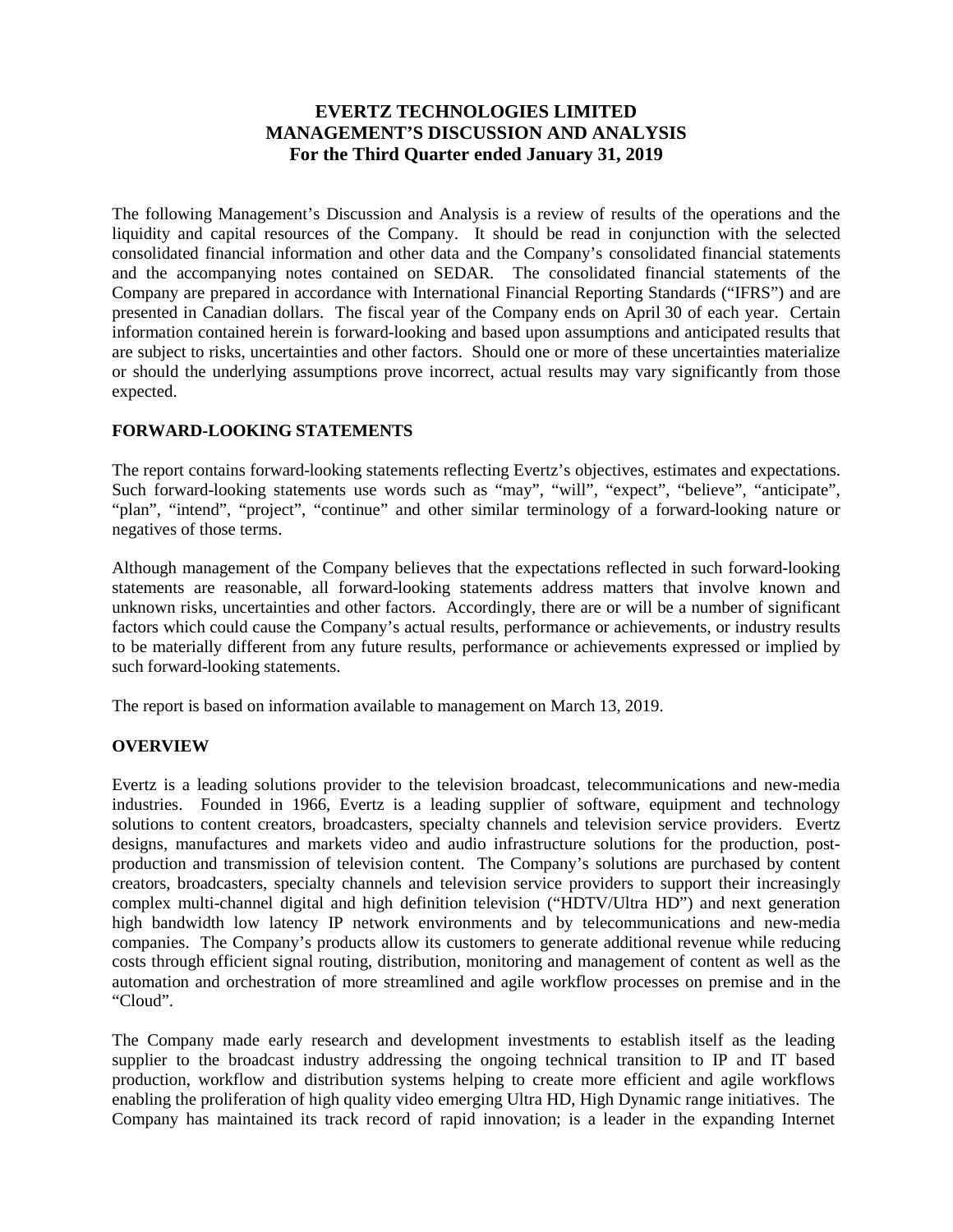Protocol Television ("IPTV") market and a leader in Software Defined Video Network ("SDVN") technology. The Company is committed to maintaining its leadership position, and as such, a significant portion of the Company's staff is focused on research and development to ensure that the Company's products are at the forefront of the industry. This commitment contributes to the Company being consistently recognized as a leading broadcast and video networking industry innovator by its customers.

#### **SIGNIFICANT ACCOUNTING POLICIES**

#### **Changes in Accounting Policies**

#### *Financial Instruments*

IFRS 9, *Financial instruments* ("IFRS 9") was issued by the IASB in July 2014 and will replace IAS 39, *Financial Instruments: Recognition and Measurement* ("IAS 39"). IFRS 9 includes a logical model for classification and measurement of financial assets; a single, forward looking "expected credit loss" impairment model and a substantially reformed approach to hedge accounting to better link the economics of risk management with its accounting treatment. The Company adopted IFRS 9 on May 1, 2018 and did not have a significant impact on the Company's interim condensed consolidated financial statements and related disclosures. See interim condensed consolidated financial statement as at January 31, 2019 for the new policy and further details.

#### *Revenue*

IFRS 15, *Revenue from contracts with customers* ("IFRS 15") was issued by the IASB in May 2014 to replace IAS 11, *Construction Contracts* and IAS 18, *Revenue* and other interpretive guidance associated with revenue recognition. IFRS 15 provides a single, principles-based five-step model to be applied to all contracts with customers to determine how and when to recognize revenue. The Company has adopted IFRS 15 with an initial adoption date of May 1, 2018 and did not have a significant impact on the Company's interim condensed consolidated financial statements and related disclosures.

The Company utilized the modified retrospective approach to adopt the new standard and therefore, the comparative information has not been restated and continues to be reported under IAS 18 and IAS 11. See interim condensed consolidated financial statement as at January 31, 2019 for the new policy and further details.

# **New and Revised IFRSs Issued but Not Yet Effective**

#### **Leases**

IFRS 16, *Leases* ("IFRS 16") was issued by the IASB in January 2016 and will replace IAS 17, *Leases.* IFRS 16 introduces a single accounting model for lessees to bring leases on-balance sheet while lessor accounting remains largely unchanged. IFRS 16 is effective for annual periods beginning on or after January 1, 2019. The total amount of future lease commitments as at January 31, 2019 is \$39,996. The Company has not yet determined the final impact of the adoption of the following standards and intends to disclose the estimated financial effects of the adoption of IFRS 16 in our 2019 annual consolidated financial statements.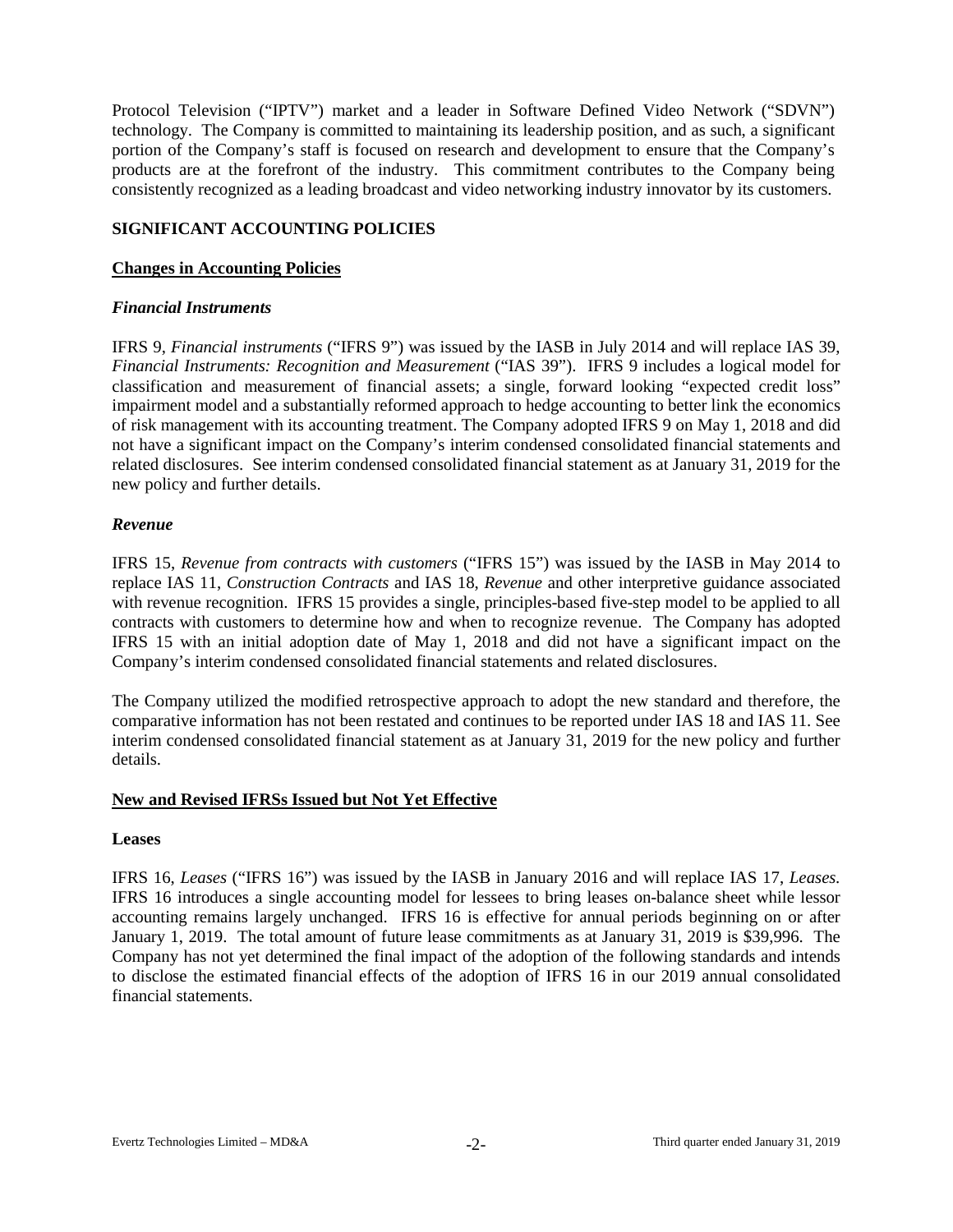# **QUARTER END HIGHLIGHTS**

Revenue was \$120.9 million for the third quarter ended January 31, 2019; an increase of \$21.3 million, when compared to \$99.6 million for the same period ended January 31, 2018. Revenue increased in the United States/Canada region by 17% and increased in the International region by 32%.

For the third quarter ended January 31, 2019, net earnings were \$21.9 million, an increase from \$14.7 million for the third quarter ended January 31, 2018. Fully diluted earnings per share were \$0.28, an increase from \$0.19 for the third quarter ended January 31, 2018.

For the third quarter ended January 31, 2019, foreign exchange loss was \$0.4 million.

Gross margin during the third quarter ended January 31, 2019 was 56.0% as compared to 56.2% for the third quarter ended January 31, 2018.

Selling and administrative expenses for the third quarter ended January 31, 2019 was \$17.6 million as compared to the third quarter ended January 31, 2018 of \$15.8 million. As a percentage of revenue, selling and administrative expenses totaled 14.5% for the third quarter ended January 31, 2019 as opposed to 15.9% for the third quarter ended January 31, 2018.

Research and development expenses were \$21.6 million for the third quarter ended January 31, 2019 as compared to \$20.3 million for the third quarter ended January 31, 2018.

Completed the acquisition of Quintech Electronics and Communications Inc. ("Quintech"), a world class provider of RF solutions and products, headquarters in Indiana, Pennsylvania, USA.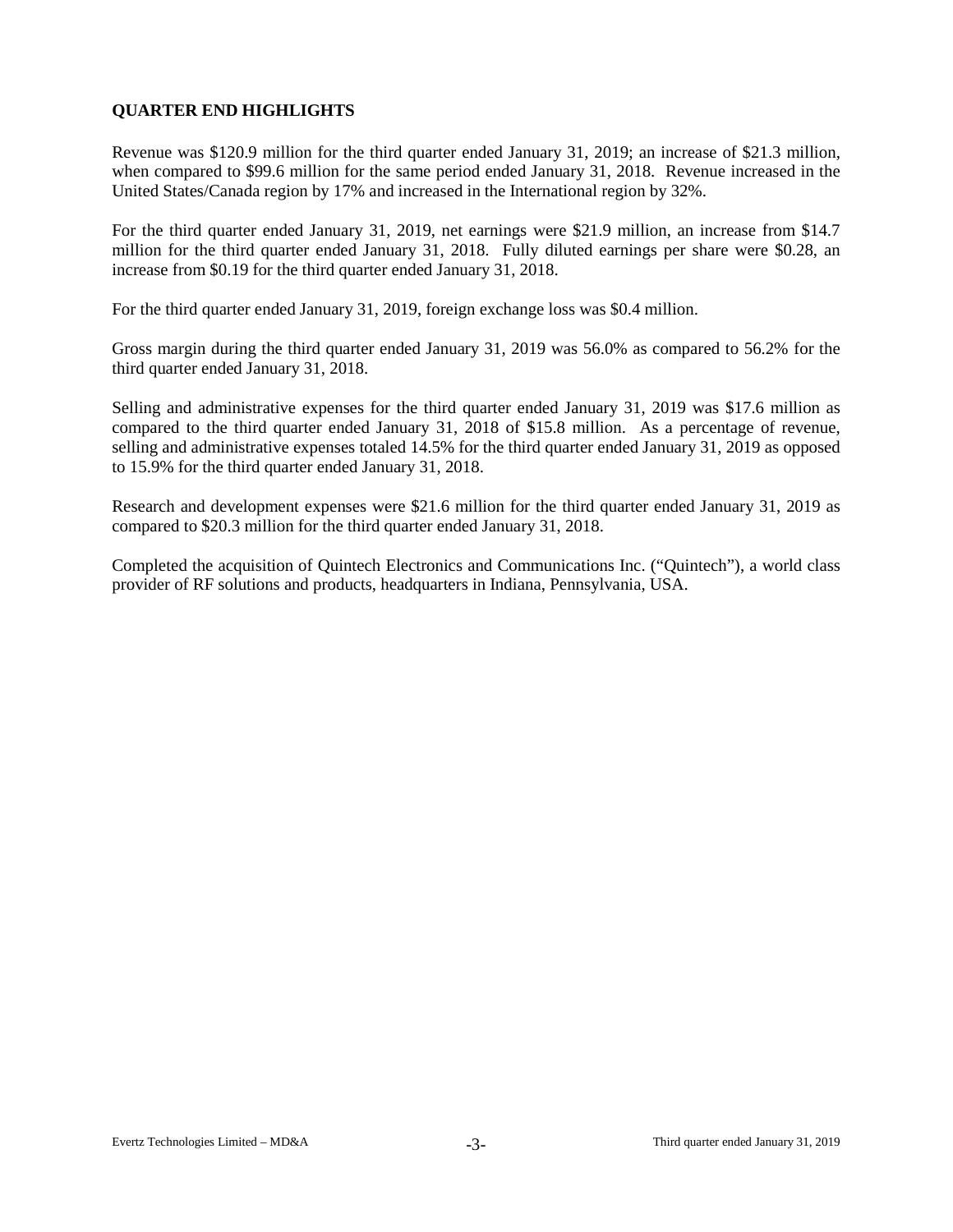# **Selected Consolidated Financial Information**

(in thousands of dollars except earnings per share and share data)

|                                                       | Three month period ended |               |                         | Nine month period ended |             |    |                |  |  |  |
|-------------------------------------------------------|--------------------------|---------------|-------------------------|-------------------------|-------------|----|----------------|--|--|--|
|                                                       | January 31,              |               |                         |                         | January 31, |    |                |  |  |  |
|                                                       | 2019                     |               | 2018                    |                         | 2019        |    | 2018           |  |  |  |
| Revenue                                               | \$<br>120,942            | \$            | 99,574                  | \$                      | 336,311     | \$ | 309,844        |  |  |  |
| Cost of goods sold                                    | 53,245                   |               | 43,595                  |                         | 145,678     |    | 135,952        |  |  |  |
| Gross margin                                          | 67,697                   |               | 55,979                  |                         | 190,633     |    | 173,892        |  |  |  |
|                                                       |                          |               |                         |                         |             |    |                |  |  |  |
| Expenses                                              |                          |               |                         |                         |             |    |                |  |  |  |
| Selling and administrative                            | 17,570                   |               | 15,846                  |                         | 49,864      |    | 47,699         |  |  |  |
| General                                               | 2,142                    |               | 1,451                   |                         | 5,550       |    | 5,918          |  |  |  |
| Research and development                              | 21,571                   |               | 20,301                  |                         | 63,974      |    | 59,787         |  |  |  |
| Investment tax credits                                | (2,136)                  |               | (2,480)                 |                         | (6,072)     |    | (7, 781)       |  |  |  |
| Foreign exchange loss (gain)                          | 382                      |               | 3,826                   |                         | (1,528)     |    | 9,188          |  |  |  |
|                                                       | 39,529                   |               | 38,944                  |                         | 111,788     |    | 114,811        |  |  |  |
| Earnings before undernoted                            | 28,168                   |               | 17,035                  |                         | 78,845      |    | 59,081         |  |  |  |
| Finance income                                        | 295                      |               | 234                     |                         | 964         |    | 509            |  |  |  |
| Finance costs                                         | (152)                    |               | (154)                   |                         | (661)       |    | (359)          |  |  |  |
| Other income and expenses                             | 1,081                    |               | 2,089                   |                         | 1,221       |    | 2,043          |  |  |  |
| Earnings before income taxes                          | 29,392                   |               | 19,204                  |                         | 80,369      |    | 61,274         |  |  |  |
| Provision for (recovery of) income taxes              |                          |               |                         |                         |             |    |                |  |  |  |
| Current                                               | 8,033                    |               | 6,555                   |                         | 21,527      |    | 18,925         |  |  |  |
| Deferred                                              | (576)                    |               | (2,007)                 |                         | (1,035)     |    | (2,928)        |  |  |  |
|                                                       | 7,457                    |               | 4,548                   |                         | 20,492      |    | 15,997         |  |  |  |
| Net earnings for the period                           | \$<br>21,935             | \$            | 14,656                  | \$                      | 59,877      | \$ | 45,277         |  |  |  |
|                                                       |                          |               |                         |                         |             |    |                |  |  |  |
| Net earnings attributable to non-controlling interest | 241                      |               | 124                     |                         | 564         |    | 381            |  |  |  |
| Net earnings attributable to shareholders             | 21,694                   |               | 14,532                  |                         | 59,313      |    | 44,896         |  |  |  |
| Net earnings for the period                           | \$<br>21,935             | $\mathsf{\$}$ | 14,656                  | \$                      | 59,877      | \$ | 45,277         |  |  |  |
| Earnings per share                                    |                          |               |                         |                         |             |    |                |  |  |  |
| Basic                                                 | \$<br>0.28               | \$            | 0.19                    | \$                      | 0.78        | \$ | 0.59           |  |  |  |
| Diluted                                               | \$<br>0.28               | \$            | 0.19                    | \$                      | 0.78        | \$ | 0.59           |  |  |  |
|                                                       |                          |               |                         |                         |             |    |                |  |  |  |
| <b>Consolidated Balance Sheet Data</b>                |                          |               |                         | As at                   |             |    | As at          |  |  |  |
|                                                       |                          |               | <b>January 31, 2019</b> |                         |             |    | April 30, 2018 |  |  |  |
| Cash and cash equivalents                             |                          | \$            | 88,883                  |                         | \$          |    | 94,184         |  |  |  |
| Inventory                                             |                          | \$            | 173,695                 |                         | \$          |    | 168,070        |  |  |  |
| Working capital                                       |                          | \$            | 278,600                 |                         | \$          |    | 264,514        |  |  |  |
| Total assets                                          |                          | \$            | 453,702                 |                         | \$          |    | 421,115        |  |  |  |
| Shareholders' equity                                  |                          | \$            | 347,138                 |                         | \$          |    | 329,227        |  |  |  |
| Number of common shares outstanding:                  |                          |               |                         |                         |             |    |                |  |  |  |
| Basic                                                 |                          |               | 76,519,746              |                         |             |    | 76,481,746     |  |  |  |
| Fully-diluted                                         |                          |               | 79,177,246              |                         |             |    | 78,722,746     |  |  |  |
| Weighted average number of shares outstanding:        |                          |               |                         |                         |             |    |                |  |  |  |
| Basic                                                 |                          |               | 76,505,007              |                         |             |    | 76,211,007     |  |  |  |
| Fully-diluted                                         |                          |               | 76,519,383              |                         |             |    | 76,347,750     |  |  |  |
|                                                       |                          |               |                         |                         |             |    |                |  |  |  |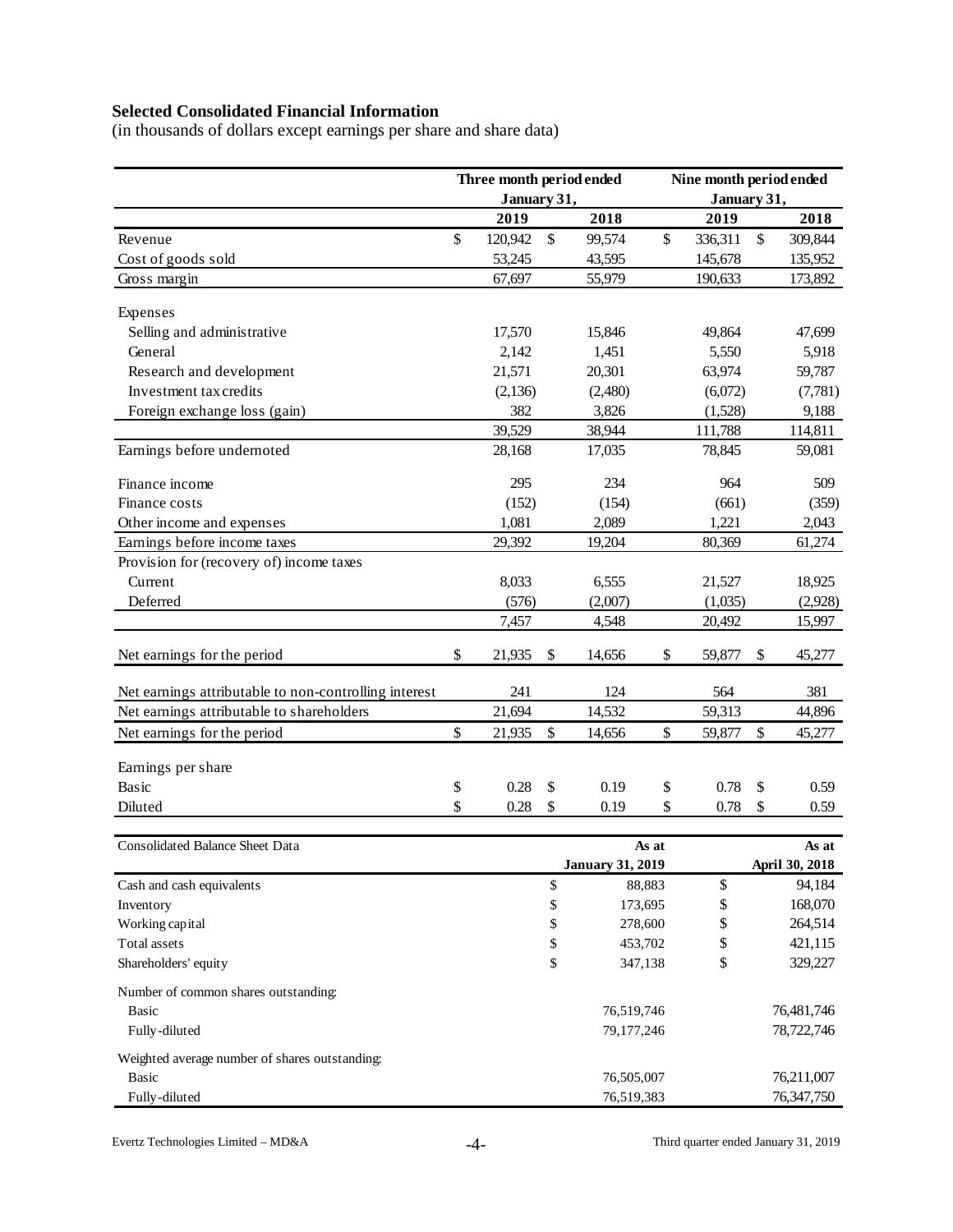#### **Consolidated Statement of Operations Data**

(in thousands of dollars except earnings per share and share data)

|                                                       | Three month period ended |             |           | Nine month period ended |            |
|-------------------------------------------------------|--------------------------|-------------|-----------|-------------------------|------------|
|                                                       |                          | January 31, |           | January 31,             |            |
|                                                       | 2019                     |             | 2018      | 2019                    | 2018       |
| Revenue                                               | 100.0%                   |             | 100.0%    | 100.0%                  | 100.0%     |
| Cost of goods sold                                    | 44.0%                    |             | 43.8%     | 43.3%                   | 43.9%      |
| Gross margin                                          | 56.0%                    |             | 56.2%     | 56.7%                   | 56.1%      |
| Expenses                                              |                          |             |           |                         |            |
| Selling and administrative                            | 14.5%                    |             | 15.9%     | 14.8%                   | 15.4%      |
| General                                               | 1.8%                     |             | 1.5%      | 1.7%                    | 1.9%       |
| Research and development                              | 17.9%                    |             | 20.4%     | 19.0%                   | 19.3%      |
| Investment tax credits                                | $(1.8\%)$                |             | $(2.5\%)$ | $(1.8\%)$               | $(2.5\%)$  |
| Foreign exchange loss (gain)                          | 0.3%                     |             | 3.8%      | $(0.4\%)$               | 3.0%       |
|                                                       | 32.7%                    |             | 39.1%     | 33.3%                   | 37.1%      |
| Earnings before undernoted                            | 23.3%                    |             | 17.1%     | 23.4%                   | 19.0%      |
| Finance income                                        | 0.2%                     |             | 0.2%      | 0.3%                    | 0.2%       |
| Finance costs                                         | $(0.1\%)$                |             | $(0.1\%)$ | $(0.2\%)$               | $(0.1\%)$  |
| Other income and expenses                             | 0.9%                     |             | 2.1%      | 0.4%                    | 0.7%       |
| Earnings before income taxes                          | 24.3%                    |             | 19.3%     | 23.9%                   | 19.8%      |
| Provision for (recovery) of income taxes              |                          |             |           |                         |            |
| Current                                               | 6.7%                     |             | 6.6%      | 6.4%                    | 6.1%       |
| Deferred                                              | $(0.5\%)$                |             | $(2.0\%)$ | $(0.3\%)$               | $(0.9\%)$  |
|                                                       | 6.2%                     |             | 4.6%      | 6.1%                    | 5.2%       |
| Net earnings for the period                           | 18.1%                    |             | 14.7%     | 17.8%                   | 14.6%      |
| Net earnings attributable to non-controlling interest | 0.2%                     |             | 0.1%      | 0.2%                    | 0.1%       |
| Net earnings attributable to shareholders             | 17.9%                    |             | 14.6%     | 17.6%                   | 14.5%      |
| Net earnings for the period                           | 18.1%                    |             | 14.7%     | 17.8%                   | 14.6%      |
| Earnings per share:                                   |                          |             |           |                         |            |
| <b>Basic</b>                                          | \$<br>0.28               | \$          | 0.19      | \$<br>0.78              | \$<br>0.59 |
| Diluted                                               | \$<br>0.28               | \$          | 0.19      | \$<br>0.78              | \$<br>0.59 |

#### **REVENUE AND EXPENSES**

#### *Revenue*

The Company generates revenue principally from the sale of software, equipment, and technology solutions to content creators, broadcasters, specialty channels and television service providers.

The Company markets and sells its products and services through both direct and indirect sales strategies. The Company's direct sales efforts focus on large and complex end-user customers. These customers have long sales cycles typically ranging from four to eight months before an order may be received by the Company for fulfillment.

The Company monitors revenue performance in two main geographic regions: (i) United States/Canada and (ii) International.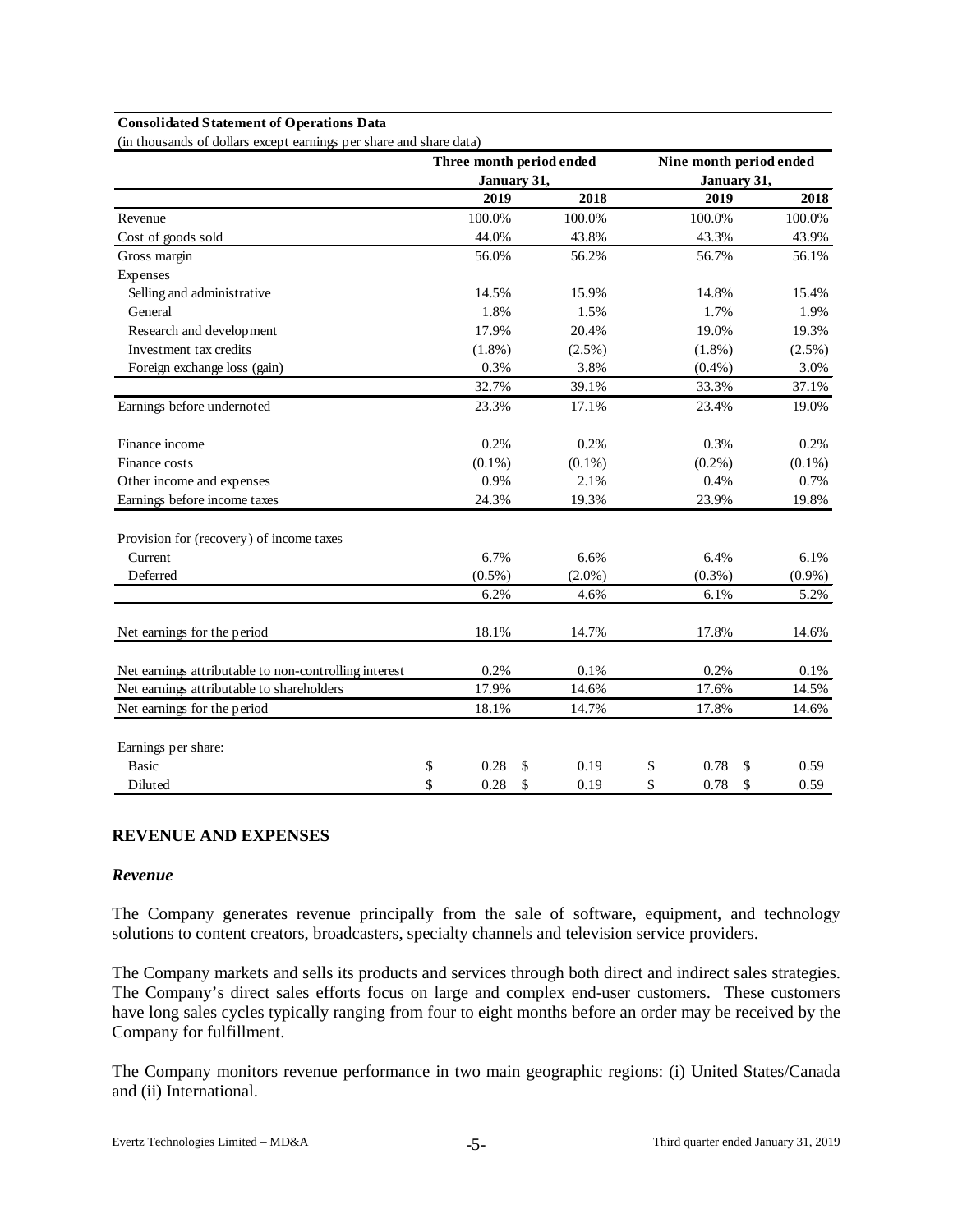The Company currently generates approximately 65% to 75% of its revenue in the United States/Canada. The Company recognizes the opportunity to more aggressively target markets in other geographic regions and intends to invest in personnel and infrastructure in those markets.

While a significant portion of the Company's expenses are denominated in Canadian dollars, the Company collects substantially all of its revenues in currencies other than the Canadian dollar and therefore has significant exposure to fluctuations in foreign currencies, in particular the US dollar. Approximately 70% to 80% of the Company's revenues are denominated in US dollars.

#### *Revenue*

| (In thousands of Canadian dollars, | Three month period ended |  |        | % increase | Nine month period ended | % increase |            |         |
|------------------------------------|--------------------------|--|--------|------------|-------------------------|------------|------------|---------|
| except for percentages)            | January 31,              |  |        | (decrease) | January 31,             |            | (decrease) |         |
|                                    | 2019<br>2018             |  |        |            | 2019                    |            | 2018       |         |
| United States/Canada               | 81.485                   |  | 69.736 | 17%        | 234.211                 |            | 200.633    | 17%     |
| International                      | 39.457                   |  | 29.838 | 32%        | 102.100                 |            | 109.211    | $7\%$ ) |
|                                    | 20.942                   |  | 99.574 | 21%        | 336.311                 |            | 309.844    | 9%      |

Total revenue for the third quarter ended January 31, 2019 was \$120.9 million, an increase of \$21.3 million or 21% as compared to revenue of \$99.6 million for the third quarter ended January 31, 2018.

Total revenue for the nine month period ended January 31, 2019 was \$336.3 an increase of \$26.5 million or 9% as compared to revenue of \$309.8 million for the nine month period ended January 31, 2018.

Revenue in the United States/Canada region was \$81.5 million for the third quarter ended January 31, 2019, an increase of \$11.8 million or 17% when compared to revenue of \$69.7 million for the third quarter ended January 31, 2018.

Revenue in the United States/Canada region was \$234.2 million for the nine month period ended January 31, 2019, an increase of \$33.6 million or 17% when compared to revenue of \$200.6 million for the nine month period ended January 31, 2018.

Revenue in the International region was \$39.5 million for the third quarter ended January 31, 2019, an increase of \$9.7 million or 32% as compared to revenue of \$29.8 million for the third quarter ended January 31, 2018.

Revenue in the International region was \$102.1 million for the nine month period ended January 31, 2019, a decrease of \$7.1 million or 7% as compared to revenue of \$109.2 million for the third quarter ended January 31, 2018.

# *Cost of Sales*

Cost of sales consists primarily of costs of manufacturing and assembly of products. A substantial portion of these costs is represented by components and compensation costs for the manufacture and assembly of products as well as inventory obsolescence and write-offs. Cost of sales also includes related overhead, certain depreciation, final assembly, quality assurance, inventory management and support costs. Cost of sales also includes the costs of providing services to clients, primarily the cost of servicerelated personnel.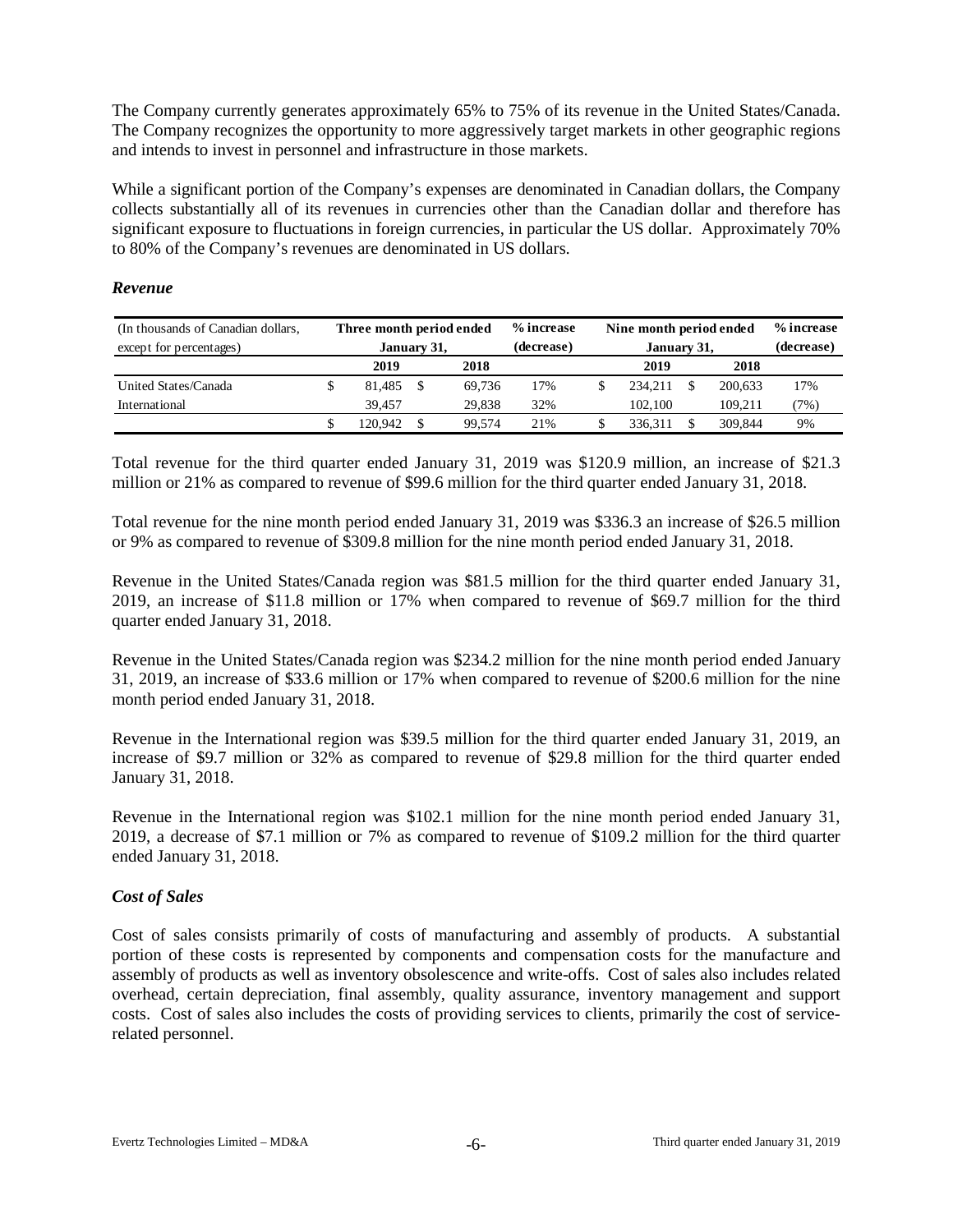# *Gross Margin*

| (In thousands of Canadian dollars, | Three month period ended |  |        | % increase | Nine month period ended |            | % increase |
|------------------------------------|--------------------------|--|--------|------------|-------------------------|------------|------------|
| except for percentages)            | January 31,              |  |        | (decrease) | January 31,             | (decrease) |            |
|                                    | 2019<br>2018             |  |        |            | 2019                    | 2018       |            |
| Gross margin                       | 67.697                   |  | 55.979 | 21%        | 190.633                 | 173.892    | 10%        |
| Gross margin % of sales            | 56.0%                    |  | 56.2%  |            | 56.7%                   | 56.1%      |            |

Gross margin for the third quarter ended January 31, 2019 was \$67.7 million, compared to \$56.0 million for the third quarter ended January 31, 2018. As a percentage of revenue, the gross margin was 56.0% for the third quarter ended January 31, 2019, as compared to 56.2% for the third quarter ended January 31, 2018.

Gross margin for the nine month period ended January 31, 2019 was \$190.6 million, compared to \$173.9 million for the nine month period ended January 31, 2018. As a percentage of revenue, the gross margin was 56.7% for the nine month period ended January 31, 2019, as compared to 56.1% for the nine month period ended January 31, 2018.

Gross margins vary depending on the product mix, geographic distribution and competitive pricing pressures and currency fluctuations. For the third quarter ended January 31, 2019 the gross margin, as a percentage of revenue, was in the Company's projected range. The pricing environment continues to be very competitive with substantial discounting by our competition.

The Company expects that it will continue to experience competitive pricing pressures. The Company continually seeks to build its products more efficiently and enhance the value of its product and service offerings in order to reduce the risk of declining gross margin associated with the competitive environment.

# *Operating Expenses*

The Company's operating expenses consist of: (i) selling, administrative and general; (ii) research and development and (iii) foreign exchange.

Selling expenses primarily relate to remuneration of sales and technical personnel. Other significant cost components include trade show costs, advertising and promotional activities, demonstration material and sales support. Selling and administrative expenses relate primarily to remuneration costs of related personnel, legal and professional fees, occupancy and other corporate and overhead costs. The Company also records certain depreciation and share based compensation charges as general expenses. For the most part, selling, and administrative expenses are fixed in nature and do not fluctuate directly with revenue. The Company has certain selling expenses that tend to fluctuate in regards to the timing of trade shows.

The Company invests in research and development to maintain its position in the markets it currently serves and to enhance its product portfolio with new functionality and efficiencies. Although the Company's research and development expenditures do not fluctuate directly with revenues, it monitors this spending in relation to revenues and adjusts expenditures when appropriate. Research and development expenditures consist primarily of personnel costs and material costs. Research and development expenses are presented on a gross basis (without deduction of research and development tax credits). Research and development tax credits associated with research and development expenditures are shown separately under research and development tax credits.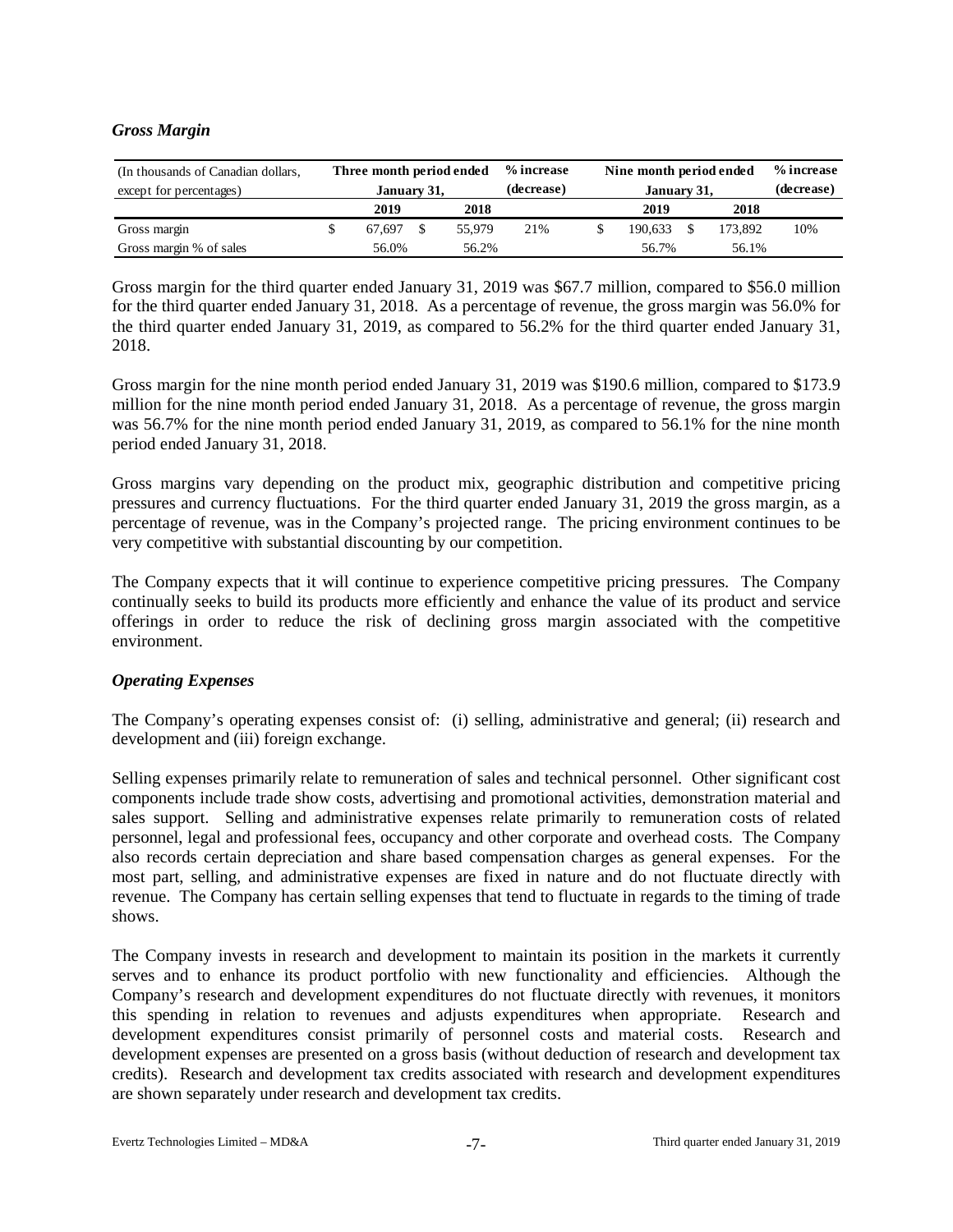# *Selling and Administrative*

| (In thousands of Canadian dollars,<br>except for percentages) |                | Three month period ended<br>January 31, |      |        | % increase<br>(decrease) |      | Nine month period ended<br>January 31, |      |        | % increase<br>(decrease) |
|---------------------------------------------------------------|----------------|-----------------------------------------|------|--------|--------------------------|------|----------------------------------------|------|--------|--------------------------|
|                                                               |                | 2019                                    | 2018 |        |                          | 2019 |                                        | 2018 |        |                          |
| Selling and administrative                                    |                | 17.570                                  |      | 15.846 | 1%                       |      | 49.864                                 |      | 47.699 | 5%                       |
| Selling and administrative % of sales                         | 14.5%<br>15.9% |                                         |      |        | 14.8%<br>15.4%           |      |                                        |      |        |                          |

Selling and administrative expenses excludes stock based compensation, operation of non-production property, plant and equipment, and amortization of intangibles. Selling and administrative expenses for the third quarter ended January 31, 2019 were \$17.6 million or 14.5% of revenue, as compared to selling and administrative expenses of \$15.8 million or 15.9% of revenue for the third quarter ended January 31, 2018. The increase of \$1.8 million was a result of the inclusion of \$0.7 million in selling and administration costs associated with Quintech Electronics and Communications Inc. ("Quintech") and additional selling costs associated with increased sales.

Selling and administrative expenses for the nine month period ended January 31, 2019 were \$49.9 million or 14.8% of revenue, as compared to selling and administrative expenses of \$47.7 million or 15.4% of revenue for the nine month period ended January 31, 2018. The increase of \$2.2 million was predominantly a result of the inclusion of \$0.7 million in selling and administration costs associated with Quintech.

# *Share Based Compensation*

In March 2016, the Company adopted a restricted share unit (RSU) plan to attract, motivate and compensate persons who are integral to the growth and success of the Company. During the nine month and three month periods ended January 31, 2019, share based compensation expense associated with the plan was \$2.7 million and \$1.0 million respectively as compared to \$2.8 million and less than \$0.1 million for the nine month and three month periods ended January 31, 2018.

# *Research and Development (R&D)*

| (In thousands of Canadian dollars,  | Three month period ended |             |      |        | % increase | Nine month period ended |            | % increase |    |
|-------------------------------------|--------------------------|-------------|------|--------|------------|-------------------------|------------|------------|----|
| except for percentages)             |                          | January 31, |      |        | (decrease) | January 31,             | (decrease) |            |    |
|                                     |                          | 2019        | 2018 |        | 2019       | 2018                    |            |            |    |
| Research and development expenses   |                          | 21.571      |      | 20.301 | 6%         | 63.974                  |            | 59.787     | 7% |
| Research and development % of sales |                          | 17.9%       |      | 20.4%  |            | 19.0%                   |            | 19.3%      |    |

For the third quarter ended January 31, 2019, gross R&D expenses were \$21.6 million, an increase of 6% or \$1.3 million as compared to an expense of \$20.3 million for the third quarter ended January 31, 2018. The increase of \$1.3 million was predominantly a result of the inclusion of \$0.6 million in research and development costs associated with Quintech.

For the nine month period ended January 31, 2019, gross R&D expenses were \$64.0 million, an increase of 7% or \$4.2 million as compared to an expense of \$59.8 million for the nine month period ended January 31, 2018. The increase of \$4.2 million was a result of planned growth of R&D personnel and a corresponding increase in prototypes and materials, as well as the inclusion of \$0.6 million in research and development costs associated with Quintech.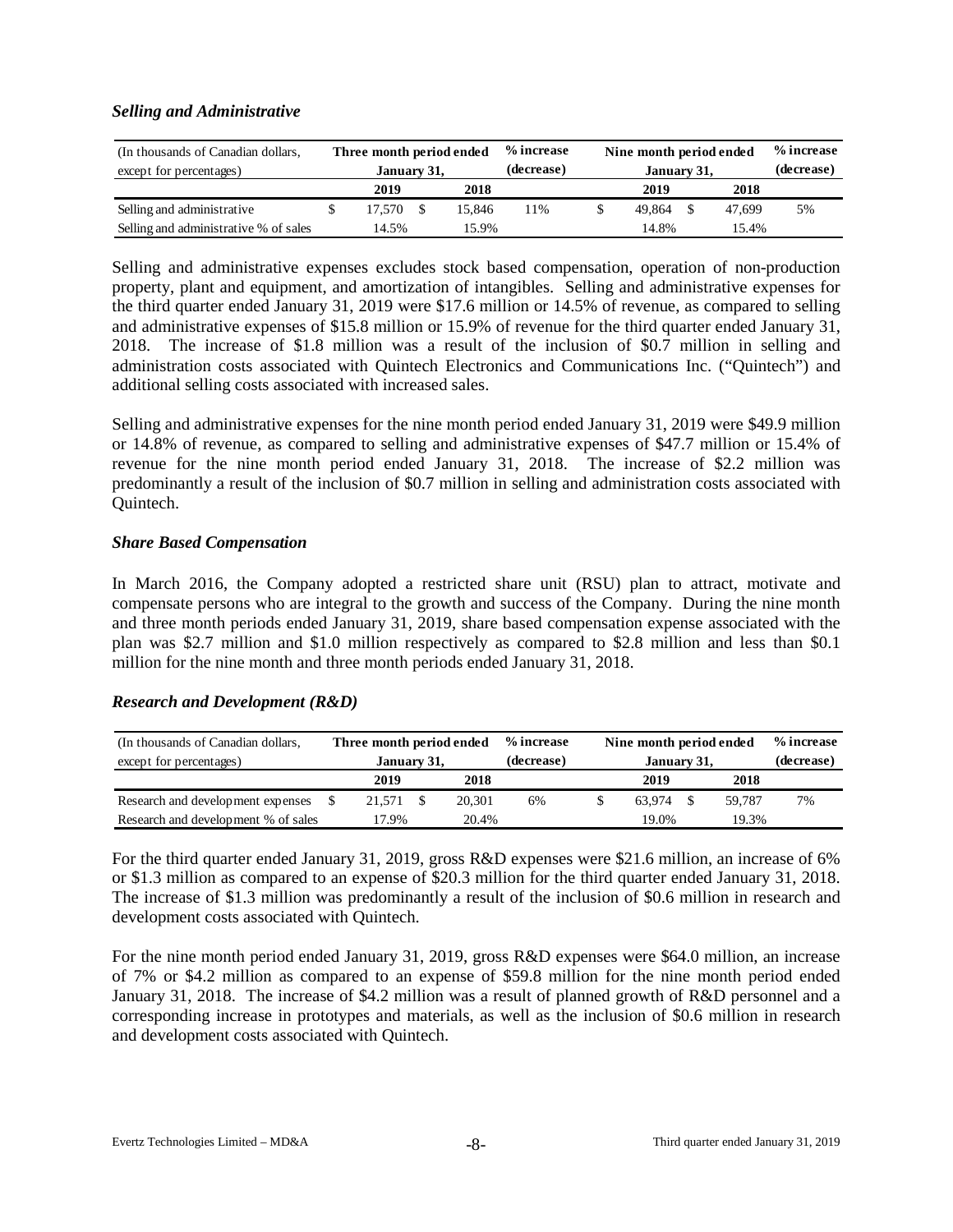# *Foreign Exchange*

For the third quarter ended January 31, 2019, the foreign exchange loss was \$0.4 million, as compared to a foreign exchange loss for the third quarter ended January 31, 2018 of \$3.8 million.

For the nine month period ended January 31, 2019, the foreign exchange gain was \$1.5 million, as compared to a foreign exchange loss for the nine month period ended January 31, 2018 of \$9.2 million. The current period gain was predominantly driven by the increase in the value of the US dollar against the Canadian dollar since April 30, 2018.

# *Finance Income, Finance Costs, Other Income and Expenses*

For the third quarter ended January 31, 2019, finance income, finance costs, other income and expenses netted to a gain of \$1.2 million.

For the nine month period ended January 31, 2019, finance income, finance costs, other income and expenses netted to a gain of \$1.5 million.

# **LIQUIDITY AND CAPITAL RESOURCES**

| Liquidity and Capital Resources               |                         |               |
|-----------------------------------------------|-------------------------|---------------|
| (in thousands of dollars except ratios)       | As at                   | As at         |
| Key Balance Sheet Amounts and Ratios:         | <b>January 31, 2019</b> | Aprl 30, 2018 |
| Cash and cash equivalents                     | \$<br>88,883            | \$<br>94,184  |
| Working capital                               | \$<br>278,600           | \$<br>264,514 |
| Long-term assets                              | \$<br>68.424            | \$<br>66,083  |
| Long-term debt                                | \$<br>291               | \$<br>515     |
| Days sales outstanding in accounts receivable | 78                      | 58            |

| Statement of Cash Flow Summary  | Three month period ended |             |         |  | Nine month period ended |    |           |  |  |  |  |
|---------------------------------|--------------------------|-------------|---------|--|-------------------------|----|-----------|--|--|--|--|
|                                 | January 31,              | January 31, |         |  |                         |    |           |  |  |  |  |
|                                 | 2019                     |             | 2018    |  | 2019                    |    | 2018      |  |  |  |  |
| Operating activities            | \$<br>48.138             | S           | 50,668  |  | 64.791                  | -S | 80,105    |  |  |  |  |
| Investing activities            | \$<br>$(9,482)$ \$       |             | 2,585   |  | (28, 416)               |    | (4,666)   |  |  |  |  |
| Financing activities            | \$<br>(13,901)           |             | (8,900) |  | $(41, 427)$ \$          |    | (30, 768) |  |  |  |  |
| Net increase (decrease) in cash | \$<br>23.694             |             | 44,202  |  | (5,301)                 | -S | 43,950    |  |  |  |  |

#### *Operating Activities*

For the third quarter ended January 31, 2019, the Company generated cash from operations of \$48.1 million, compared to \$50.7 million for the third quarter ended January 31, 2018. Excluding the effects of the changes in non-cash working capital and current taxes, the Company generated cash from operations of \$22.9 million for the third quarter ended January 31, 2019 compared to \$12.9 million for the third quarter ended January 31, 2018.

For the nine month period ended January 31, 2019, the Company generated cash from operations of \$64.8 million, compared to \$80.1 million for the nine month period ended January 31, 2018. Excluding the effects of the changes in non-cash working capital and current taxes, the Company generated cash from operations of \$65.9 million for the nine month period ended January 31, 2019 compared to \$48.6 million for the nine month period ended January 31, 2018.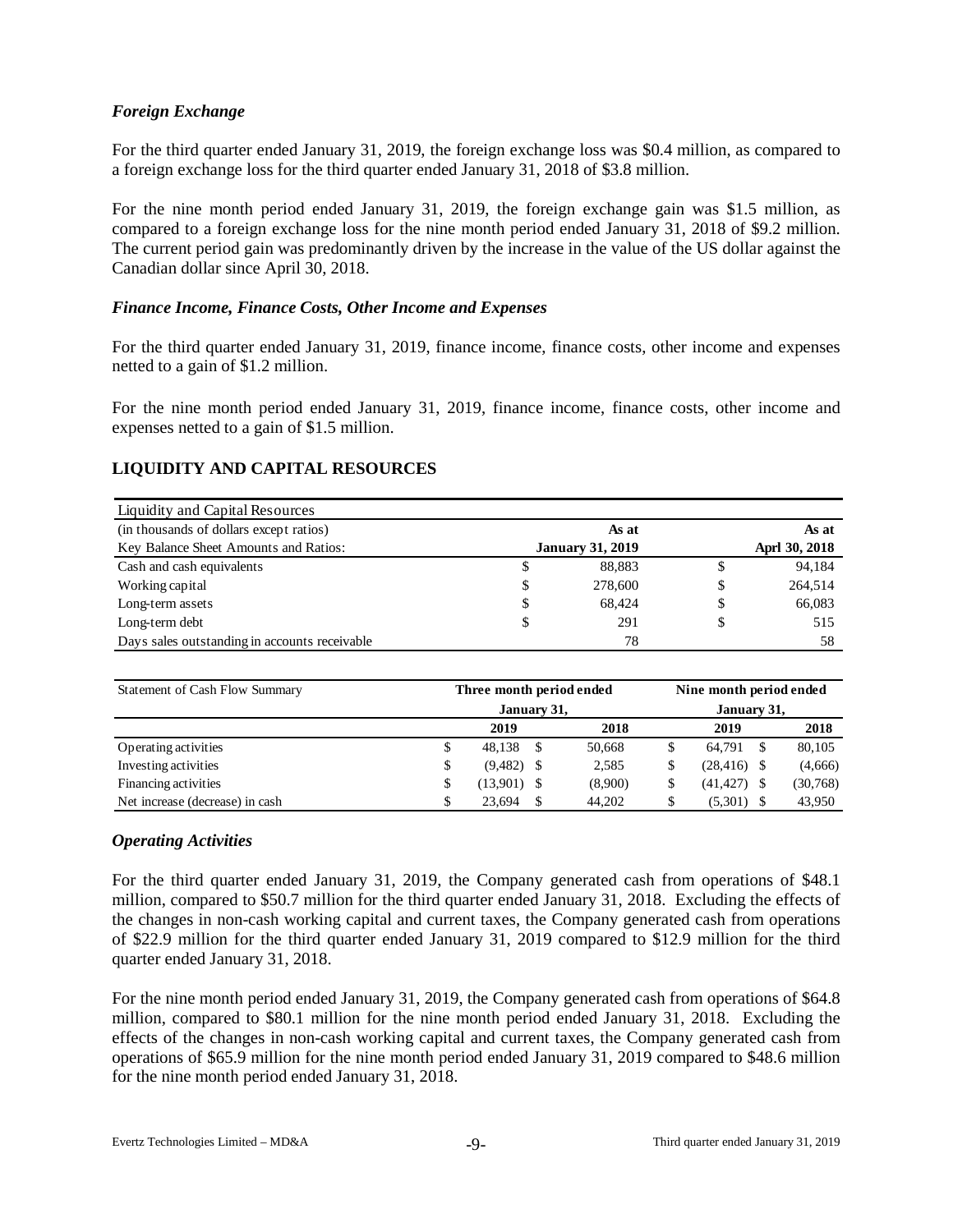#### *Investing Activities*

The Company used cash for investing activities of \$9.5 million for the third quarter ended January 31, 2019 which was principally driven by the business acquisition of Quintech for \$6.6 million and capital assets of \$2.9 million.

The Company used cash for investing activities of \$28.4 million for the nine month period ended January 31, 2019 which was principally driven by the acquisition of marketable securities for \$17.7 million, capital assets of \$8.3 million and the business acquisition of Quintech for \$6.6 million, partially offset by proceeds from the sale of marketable securities of \$4.1 million.

#### *Financing Activities*

For the third quarter ended January 31, 2019, the Company used cash from financing activities of \$13.9 million, which was principally driven by dividends paid of \$13.8.

For the nine month period ended January 31, 2019, the Company used cash from financing activities of \$41.4 million, which was principally driven by dividends paid of \$41.7 million, partially offset by the issuance of Capital Stock pursuant to the Company's Stock Option Plan of \$0.6 million.

# **WORKING CAPITAL**

As at January 31, 2019, the Company had cash and cash equivalents of \$88.9 million, compared to \$94.2 million at April 30, 2018.

The Company had working capital of \$278.6 million as at January 31, 2019 compared to \$264.5 million as at April 30, 2018.

The Company believes that the current balance in cash and plus future cash flow from operations will be sufficient to finance growth and related investment and financing activities in the foreseeable future.

Day sales outstanding in accounts receivable were 78 days at January 31, 2019 as compared to 58 for April 30, 2018. Upon the adoption of IFRS 15, contract assets have been segregated from trade and other receivables within the financial statements. For comparative purposes, day sales outstanding in accounts receivable have been recalculated for April 30, 2018 using the same methodology.

#### **SHARE CAPITAL STRUCTURE**

Authorized capital stock consists of an unlimited number of common and preferred shares.

|                                       | As at                   | As at          |
|---------------------------------------|-------------------------|----------------|
|                                       | <b>January 31, 2019</b> | April 30, 2018 |
| Common shares                         | 76,519,746              | 76,481,746     |
| Stock options granted and outstanding | 2,657,500               | 2,241,000      |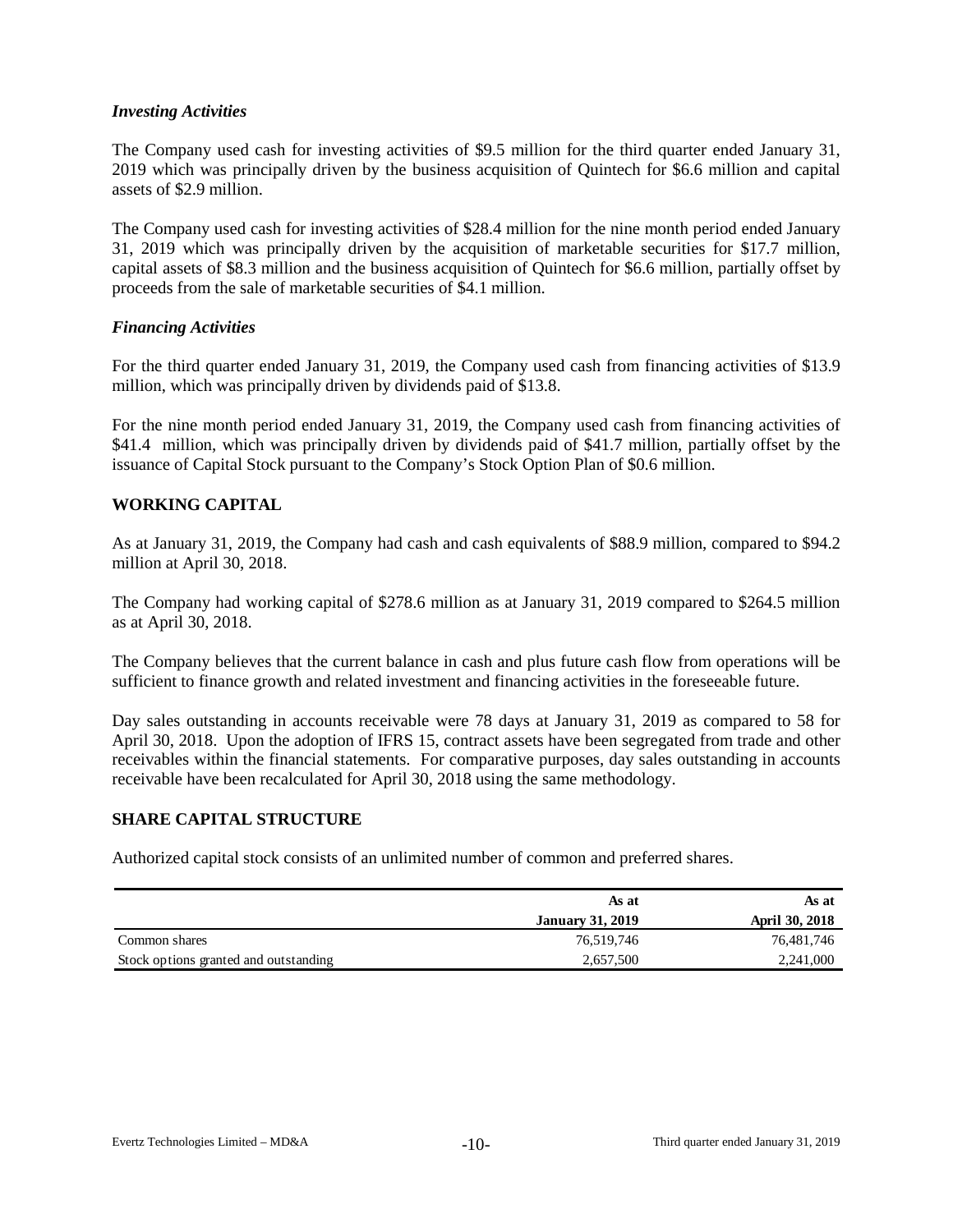# **FINANCIAL INSTRUMENTS**

The Company's financial instruments consist of cash and cash equivalents, trade and other receivables, trade and other payables and long term debt. Unless otherwise noted, it is management's opinion that the Company is not exposed to significant interest or credit risks arising from these financial instruments. The Company estimates the fair value of these instruments approximates the carrying values as listed below.

#### *Fair Values and Classification of Financial Instruments:*

The following summarizes the significant methods and assumptions used in estimating the fair values of financial instruments:

- I. Quoted prices (unadjusted) in active markets for identical assets or liabilities.
- II. Inputs other than quoted prices included in level I that are observable for the asset or liability, either directly or indirectly. Cash and cash equivalents, trade and other receivables, trade and other payables and long-term debt fair value measurements have been measured within level II.
- III. Inputs for the asset or liability that are not based on observable market data.

# **CONTRACTUAL OBLIGATIONS**

The following table sets forth the Company's contractual obligations as at January 31, 2019:

|                      | Payments Due by Period |                                            |       |  |        |  |       |  |                          |  |  |  |  |  |
|----------------------|------------------------|--------------------------------------------|-------|--|--------|--|-------|--|--------------------------|--|--|--|--|--|
| (In thousands)       | Total                  | 2-3 Years<br>4-5 Years<br>Less than 1 Year |       |  |        |  |       |  |                          |  |  |  |  |  |
| Operating leases     | 39.996                 |                                            | 5.275 |  | 10.071 |  | 8.448 |  | 16.202                   |  |  |  |  |  |
| Other long-term debt | 898                    |                                            | 383   |  | 409    |  | 106   |  | $\overline{\phantom{0}}$ |  |  |  |  |  |
|                      | 40.894                 | J                                          | 5.658 |  | 10.480 |  | 8.554 |  | 16.202                   |  |  |  |  |  |

# **OFF-BALANCE SHEET FINANCING**

The Company does not have any off-balance sheet arrangements.

# **RELATED PARTY TRANSACTIONS**

In the normal course of business, we may enter into transactions with related parties. These transactions occur under market terms consistent with the terms of transactions with unrelated arms-length third parties. The Company continues to lease a premise from a company in which two shareholders' each indirectly hold a 16% interest, continues to lease a facility from a company in which two shareholders each indirectly hold a 20% interest, continues to lease two facilities for manufacturing where two shareholders indirectly own 100% interest, continues to lease a facility from a company in which two shareholders each indirectly own a 35% interest, continues to lease a facility with a director who indirectly owns 100% and continues to lease a facility where two shareholders each indirectly own 46.6%.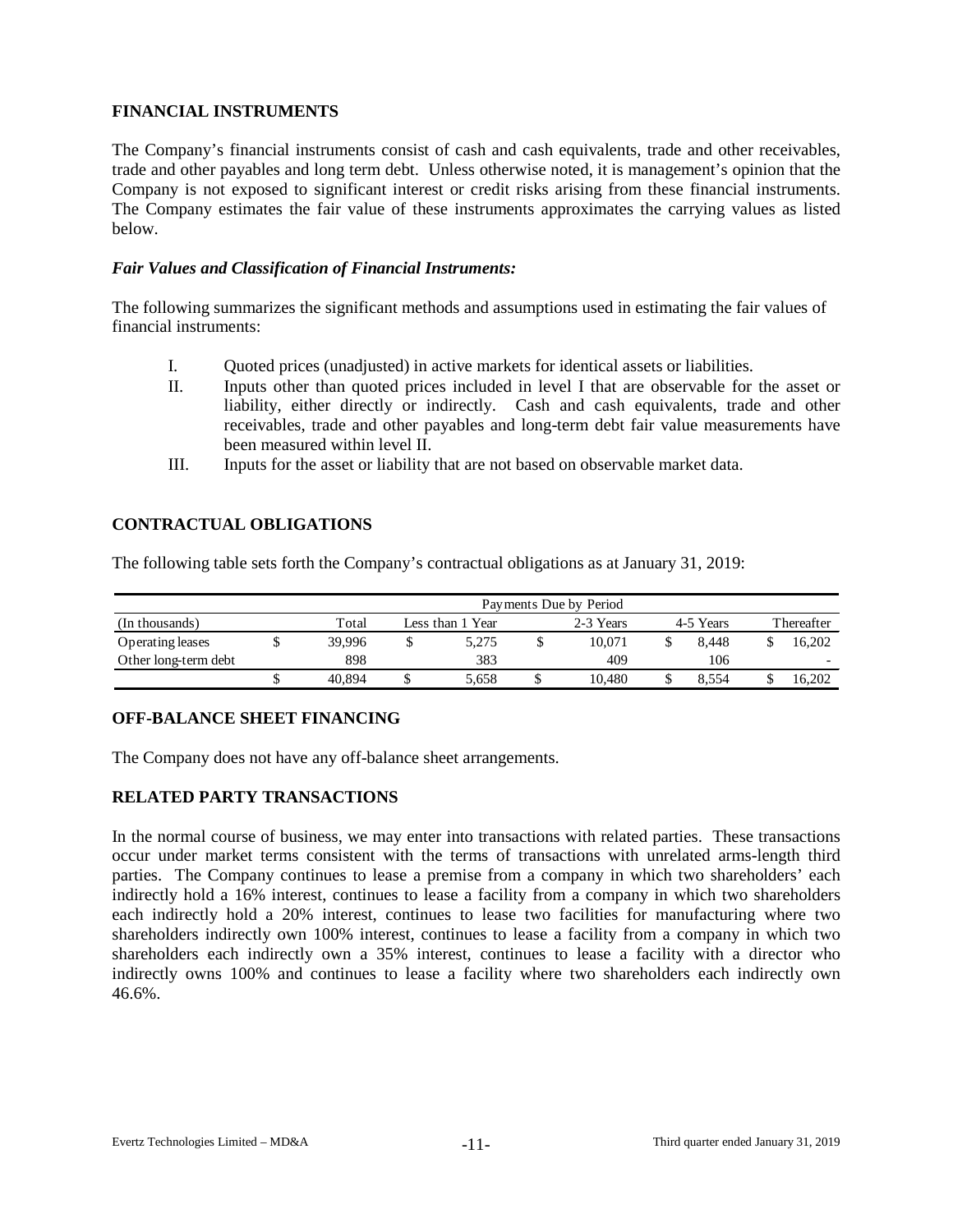# **SELECTED CONSOLIDATED QUARTERLY FINANCIAL INFORMATION**

The following table sets out selected consolidated financial information for each of the eight quarters ended January 31, 2019. In the opinion of management, this information has been prepared on the same basis as the audited consolidated financial statements. The operating results for any quarter should not be relied upon as any indication of results for any future period.

|                          |               |              |            | Quarter Ending |            |     |         |              |               |
|--------------------------|---------------|--------------|------------|----------------|------------|-----|---------|--------------|---------------|
| (In thousands)           | 2019          |              | 2018       |                |            |     |         | 2017         |               |
| (Unaudited)              | Jan 31        | Oct 31       | July 31    | Apr 30         | Jan $31$   |     | Oct 31  | July 31      | Apr 30        |
| Revenue                  | \$<br>120,942 | \$<br>12,280 | \$103,089  | \$<br>92,988   | \$99,574   | \$. | 101,261 | \$109,009    | \$<br>106,734 |
| Cost of goods sold       | 53,245        | 48,122       | 44,311     | 43,979         | 43,595     |     | 44,509  | 47,848       | 46,690        |
| Gross margin             | \$<br>67,697  | \$<br>64,158 | \$58,778   | \$<br>49,009   | \$55,979   | \$  | 56,752  | \$61,161     | \$<br>60,044  |
| Operating expenses       | 39,529        | 36,770       | 35,489     | 37,406         | 38,944     |     | 32,878  | 42,989       | 32,531        |
| Earnings from operations | \$<br>28,168  | \$<br>27,388 | \$23,289   | \$<br>11,603   | \$17,035   | \$  | 23,874  | \$<br>18,172 | \$<br>27,513  |
| Non-operating income     | 1,224         | 232          | 68         | 89             | 2,169      |     | (58)    | 82           | (116)         |
| Earnings before taxes    | \$<br>29,392  | \$<br>27,620 | \$23,357   | \$<br>11.692   | \$19,204   | \$  | 23,816  | \$18,254     | \$<br>27,397  |
| Net earnings             | \$<br>21,694  | 20,346       | \$17,273   | \$<br>8,190    | \$14,532   | \$  | 17,286  | \$13,078     | \$<br>20,547  |
|                          |               |              |            |                |            |     |         |              |               |
| Net earnings per share:  |               |              |            |                |            |     |         |              |               |
| Basic                    | \$<br>0.28    | \$<br>0.27   | \$<br>0.23 | \$<br>0.11     | \$<br>0.19 | \$  | 0.23    | \$<br>0.17   | \$<br>0.27    |
| Diluted                  | \$<br>0.28    | \$<br>0.27   | \$<br>0.23 | \$<br>0.11     | \$<br>0.19 | \$  | 0.23    | \$<br>0.17   | \$<br>0.27    |
| Dividends per share:     | \$<br>0.18    | 0.18         | \$<br>0.18 | \$<br>0.18     | \$<br>0.18 | \$  | 0.18    | \$<br>0.18   | \$<br>0.18    |

The Company's revenue and corresponding earnings can vary from quarter to quarter depending on the delivery requirements of our customers. Our customers can be influenced by a variety of factors including upcoming sports or entertainment events as well as their access to capital. Net earnings represent net earnings attributable to shareholders.

# **DISCLOSURE CONTROLS AND PROCEDURES**

Management, including the Chief Executive Officer and Chief Financial Officer, has evaluated the effectiveness of the Company's disclosure controls and procedures (as defined in National Instrument 52- 109 of the Canadian Securities Administrators) as of January 31, 2019.

Management has concluded that, as of January 31, 2019, the Company's disclosure controls and procedures were effective to provide reasonable assurance that material information relating to the Company would be made known to them by others within the Company, particularly during the period in which this report was being prepared.

# **INTERNAL CONTROLS OVER FINANCIAL REPORTING**

Management is responsible for and has designed internal controls over financial reporting, or caused it to be designed under management's supervision, to provide reasonable assurance regarding the reliability of financial reporting and the preparation of financial statements for external purposes in accordance with IFRS. Management has concluded that, as of January 31, 2019, the Company's internal controls over financial reporting were effective to provide reasonable assurance regarding the reliability of financial reporting and the preparation of financial statements for external purposes in accordance with IFRS.